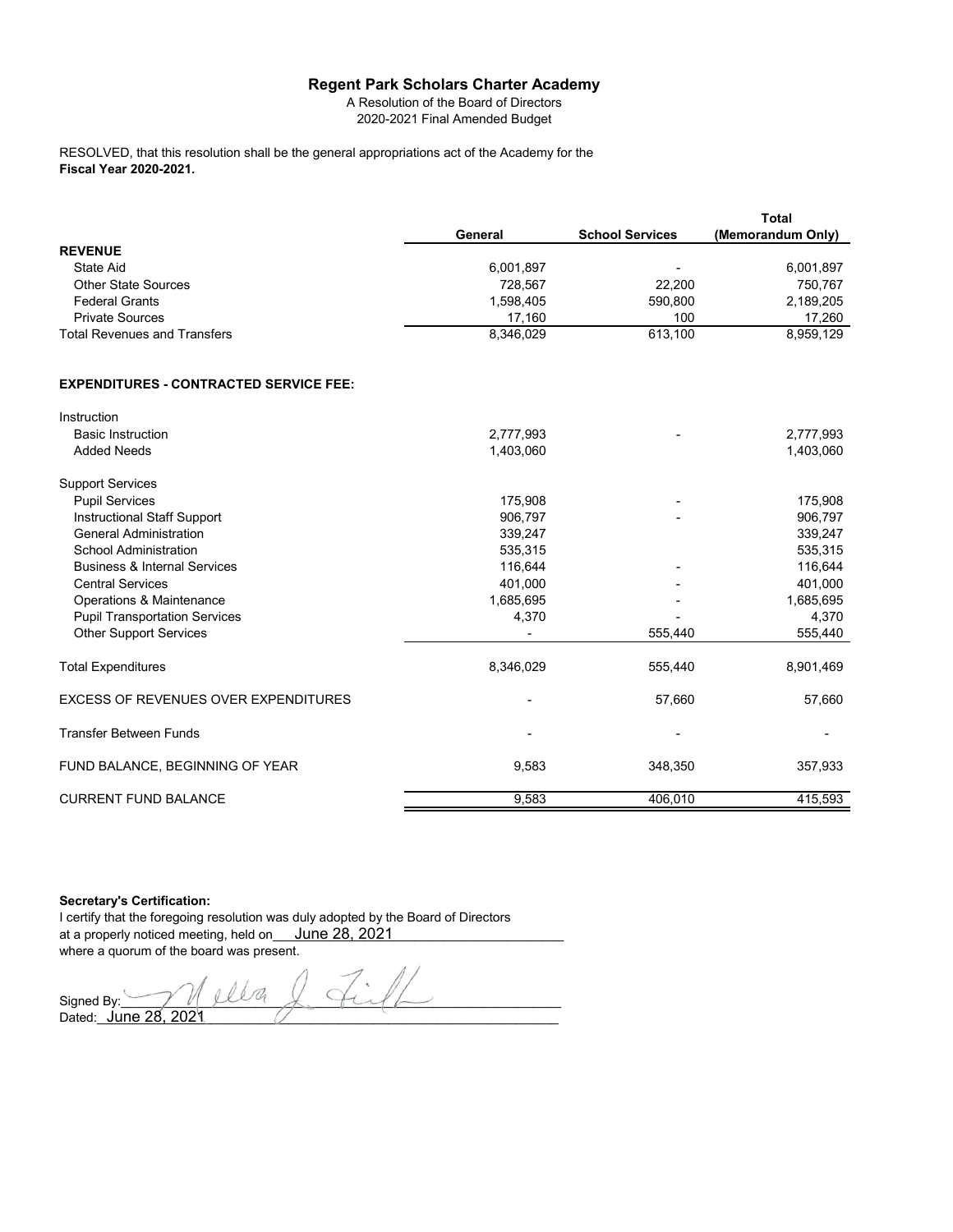# **Regent Park Scholars Charter Academy**

2020-2021 Final Amended Budget Detail

| 2020-2021<br><b>Final Amended Budget</b> |  |
|------------------------------------------|--|
|                                          |  |
|                                          |  |
| 6,001,897                                |  |
| 728,567                                  |  |
| 558,165                                  |  |
| 115,310                                  |  |
| 36,440                                   |  |
| 149,160                                  |  |
| 260,342                                  |  |
| 68,688                                   |  |
| 410,300                                  |  |
| 17,160                                   |  |
| 8,346,029                                |  |
|                                          |  |

| <b>Basic Instruction</b>            |           |
|-------------------------------------|-----------|
| Salaries, Taxes, & Benefits         | 1,961,340 |
| Local Meetings                      | 3,530     |
| <b>Printing and Binding</b>         | 5.400     |
| <b>Teaching Supplies</b>            | 529,893   |
| Textbooks                           | 29,764    |
| Equipment Lease                     | 63,590    |
| Dues/Memberships                    | 280       |
| Field trips                         | 6,800     |
| <b>Contracted Services</b>          | 139,667   |
| <b>Employment Expenses</b>          | 660       |
| Finger Printing & Background Checks | 2.070     |
| <b>Board Funds</b>                  | 35,000    |
| <b>Total - Basic Instruction</b>    | 2,777,993 |

### **Added Needs**

| <b>Compensatory Education</b>            |           |
|------------------------------------------|-----------|
| Salaries, Taxes, & Benefits              | 906,494   |
| <b>Teaching Supplies</b>                 | 156,627   |
| <b>Subtotal - Compensatory Education</b> | 1,063,121 |
|                                          |           |
| <b>Special Education</b>                 |           |
| Salaries, Taxes, & Benefits              | 290,822   |
| Instructional Services                   | 6.028     |
| Local Meetings                           | 245       |

Workshops and Conferences 1,050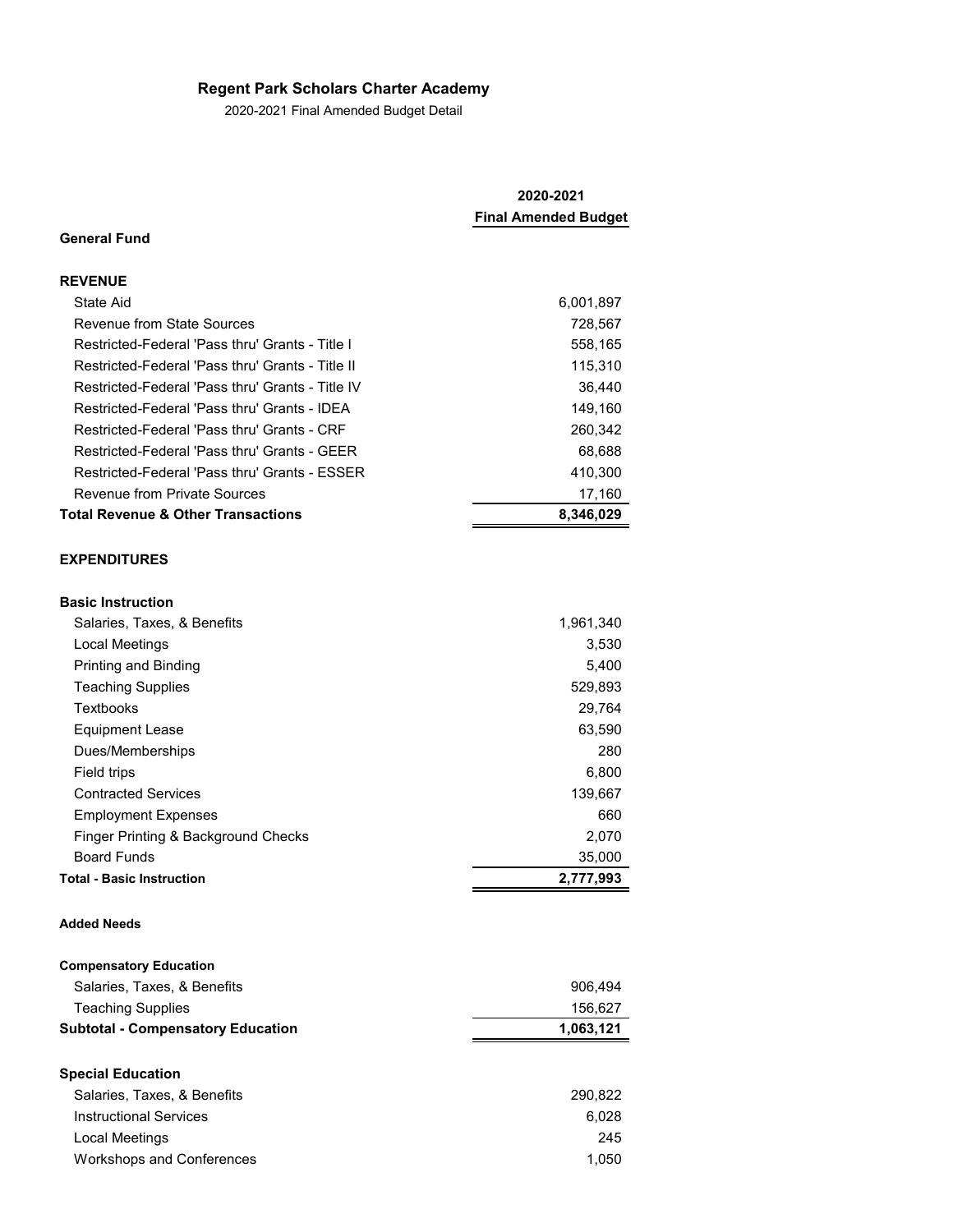| <b>Teaching Supplies</b>                   | 13,615    |
|--------------------------------------------|-----------|
| Software & Equipment                       | 1,600     |
| Dues/Memberships                           | 900       |
| <b>Indirect Costs</b>                      | 25,679    |
| <b>Subtotal - Special Education</b>        | 339,939   |
|                                            |           |
| <b>Total - Added Needs</b>                 | 1,403,060 |
| <b>Pupil Services</b>                      |           |
| <b>Occupational Therapist Services</b>     | 21,131    |
| <b>Psychological Services</b>              | 22,914    |
| Speech Pathology                           | 85,589    |
| Social Work Services                       | 46,274    |
| <b>Total - Pupil Services</b>              | 175,908   |
| <b>Instructional Staff Support</b>         |           |
| Salaries, Taxes, & Benefits                | 494,842   |
| Workshops and Conferences                  | 1,210     |
| Improvement of Instruction                 | 180,769   |
| Professional Development                   | 98,960    |
| Technology                                 | 87,790    |
| <b>Special Education</b>                   | 31,534    |
| <b>Recess Aides</b>                        | 11,692    |
| <b>Total - Instructional Staff Support</b> | 906,797   |
| <b>General Administration</b>              |           |
| <b>Board of Education</b>                  |           |
| <b>Board of Education Administration</b>   | 46,476    |
| Legal Fees                                 | 11,975    |
| Audit                                      | 12,025    |
| Travel & Expense Staff                     | 100       |
| Insurance                                  | 12,750    |
| <b>Contracted Services</b>                 | 125       |
| <b>Subtotal - Board of Education</b>       | 83,451    |
| <b>Executive Administration</b>            |           |
| <b>Executive Administration</b>            | 27,995    |
| Oversight Fee                              | 195,387   |
| <b>Subtotal - Executive Administration</b> | 223,382   |
|                                            |           |
| <b>Grant Procurement</b>                   |           |
| <b>Grant Procurement</b>                   | 32,414    |
| <b>Subtotal - Grant Procurement</b>        | 32,414    |
| <b>Total - General Administration</b>      | 339,247   |
| <b>School Administration</b>               |           |
| <b>Office of the Principal</b>             |           |
| Salaries, Taxes, & Benefits                | 263,979   |
| <b>Local Meetings</b>                      | 4,650     |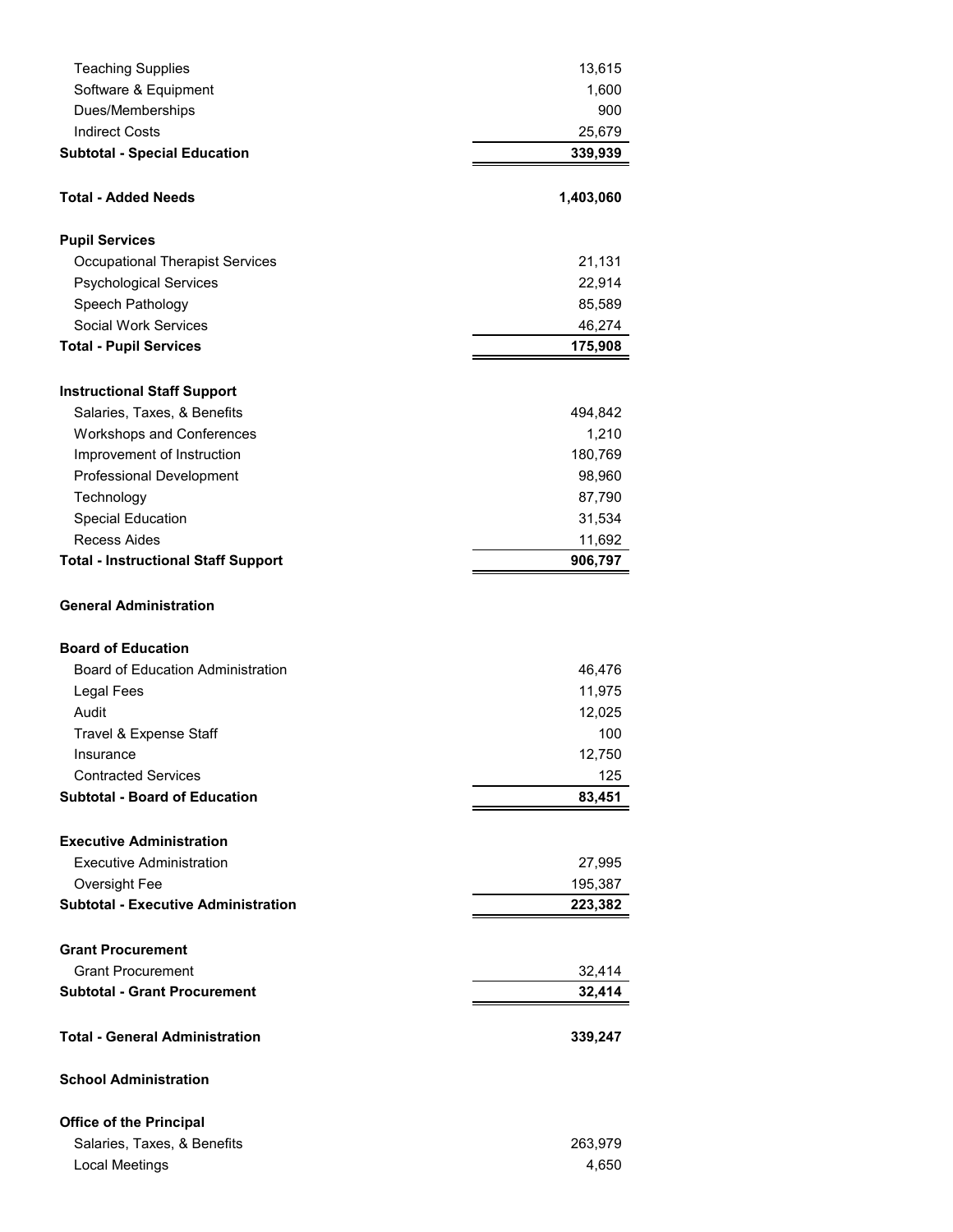| <b>Workshops and Conferences</b>                | 800       |
|-------------------------------------------------|-----------|
| Mailing                                         | 3,500     |
| <b>Office Supplies</b>                          | 3,225     |
| Dues/Memberships                                | 4,850     |
| Advertising                                     | 58,600    |
| <b>Contracted Services</b>                      | 500       |
| <b>Bank Charges</b>                             | 550       |
| <b>Indirect Costs</b>                           | 2,800     |
| Subtotal - Office of the Principal              | 343,454   |
|                                                 |           |
| <b>Other School Administration</b>              |           |
| Admissions & Other Administrative Support       | 162,949   |
| Salaries, Taxes, & Benefits                     | 22,308    |
| Local Meetings                                  | 350       |
| <b>Workshops and Conferences</b>                | 254       |
| Mailing                                         | 3,500     |
| Printing & Binding                              | 2,500     |
| <b>Subtotal - Other School Administration</b>   | 191,861   |
| <b>Total - School Administration</b>            | 535,315   |
| <b>Business &amp; Internal Services</b>         |           |
| <b>Fiscal Services</b>                          | 112,597   |
| Internal Distribution Services                  | 4,047     |
| <b>Total - Business &amp; Internal Services</b> | 116,644   |
|                                                 |           |
| <b>Central Services</b>                         |           |
| <b>Information Services</b>                     | 43,553    |
| <b>Staff/Personnel Services</b>                 | 178,195   |
| Data Processing Services                        | 129,210   |
| <b>Other Central Services</b>                   | 50,042    |
| <b>Total - Central Services</b>                 | 401,000   |
| <b>Operations &amp; Maintenance</b>             |           |
| Internal Building Services                      | 20,574    |
| Telephone                                       | 2,075     |
| Heat                                            | 10,600    |
| Electric                                        | 61,750    |
| Sewer                                           | 25,450    |
| Waste & Trash Disposal                          | 13,375    |
| <b>Building Maintenance &amp; Repair</b>        | 219,412   |
| Equipment Maintenance & Repair                  | 3,060     |
| Lease of Building                               | 1,086,080 |
| Lease of Equipment                              | 7,750     |
| Supplies                                        | 900       |
| <b>Equipment Purchases</b>                      | 115,510   |
| Liability Insurance                             | 1,125     |
| <b>Property Taxes</b>                           | 24,975    |
| Property Insurance                              | 13,825    |
| Safety & Security                               | 79,234    |
| <b>Total - Operations &amp; Maintenance</b>     | 1,685,695 |

**Pupil Transportation Services**

Contracted Transportation **4,370**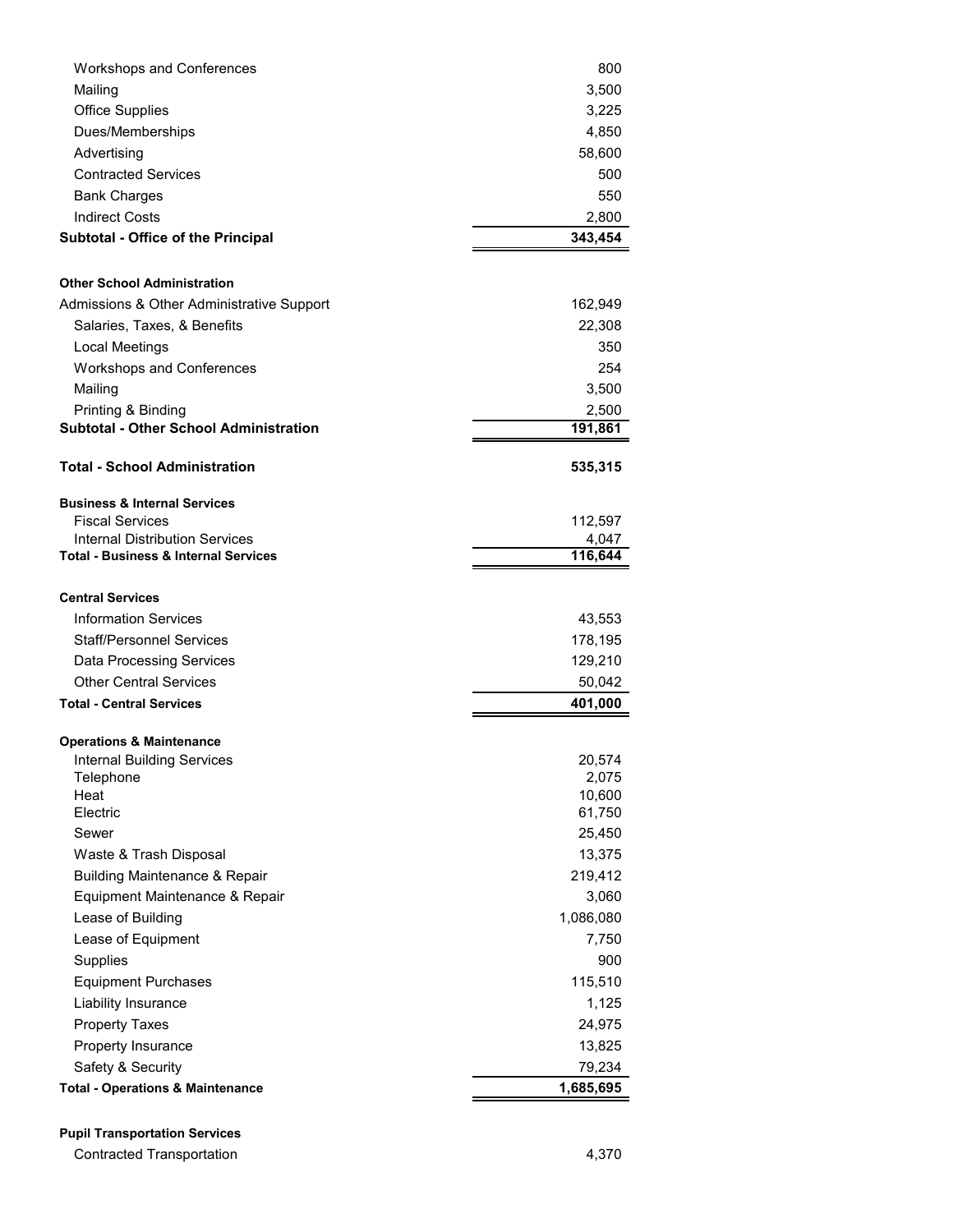| <b>Total - Pupil Transportation Services</b>                                            | 4,370     |  |  |
|-----------------------------------------------------------------------------------------|-----------|--|--|
| <b>Other Support Services</b>                                                           |           |  |  |
| <b>Pupil Activities</b>                                                                 |           |  |  |
| Salaries, Taxes, & Benefits                                                             |           |  |  |
| <b>Contracted Services</b>                                                              |           |  |  |
| Supplies                                                                                |           |  |  |
| <b>Total - Pupil Activities</b>                                                         |           |  |  |
| Outgoing Transfer to School Service Fund                                                |           |  |  |
| Total Expenditures & Other Transactions                                                 | 8,346,029 |  |  |
| <b>Revenues and Other Financing Sources Over</b><br>(Under) Expenditures and Other Uses | O         |  |  |
| Beginning Fund Balance (7/1)                                                            | 9,583     |  |  |
| <b>Ending Fund Balance</b>                                                              | 9,583     |  |  |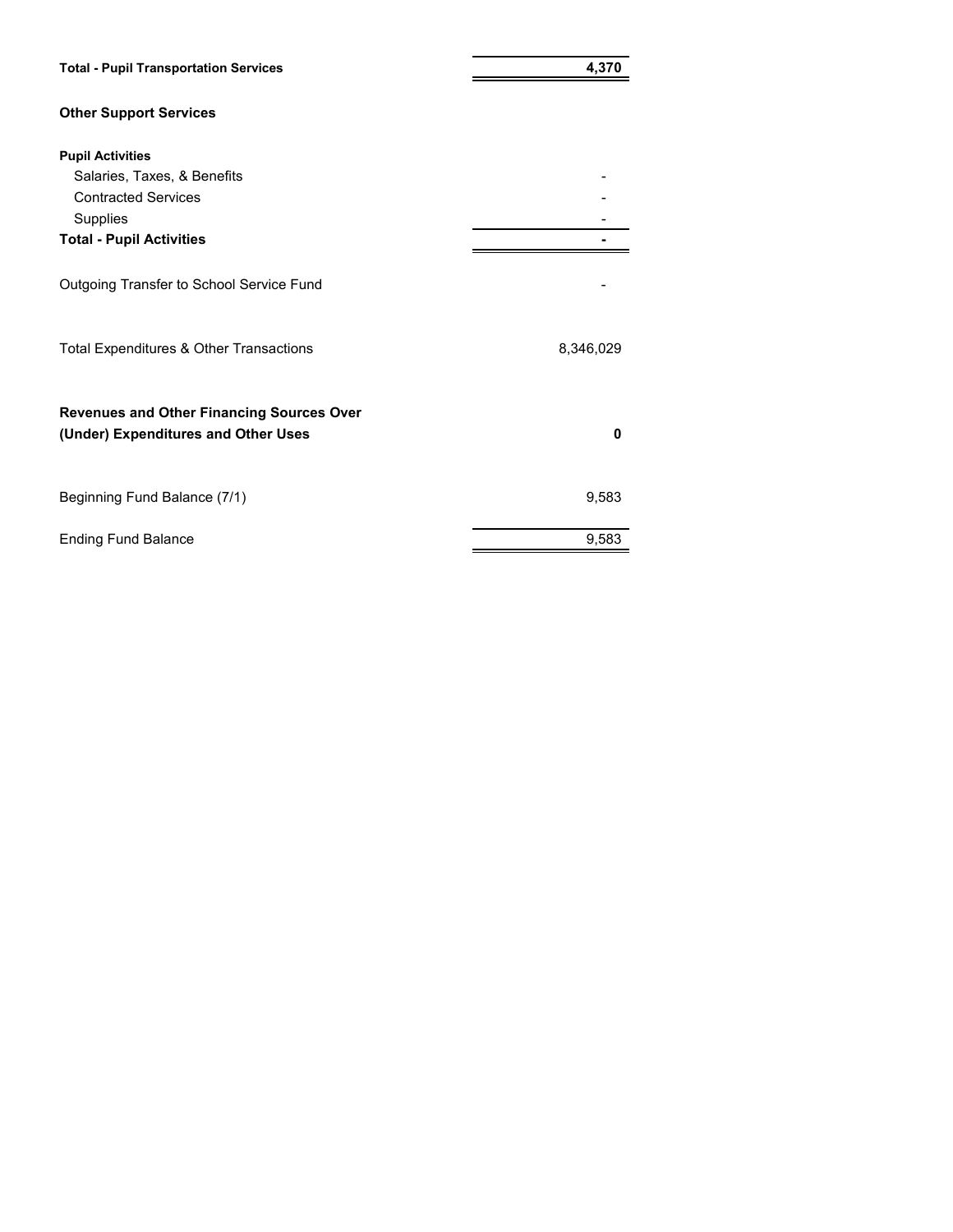| <b>School Service Fund</b>                                                                                           |                  |
|----------------------------------------------------------------------------------------------------------------------|------------------|
| Department of Agriculture                                                                                            | 362,400          |
| Department of Agriculture - Breakfast                                                                                | 203,000          |
| Department of Agriculture - Fruit/Veg                                                                                |                  |
| Commodities                                                                                                          | 25,400           |
| <b>Other USDA Grants</b>                                                                                             |                  |
| <b>Total Food Service Revenue</b>                                                                                    | 613,100          |
| Transfer In from General Fund                                                                                        |                  |
| <b>Total Revenue and Incoming Transfers</b>                                                                          | 613,100          |
| <b>EXPENDITURES</b><br><b>Food Services</b><br>Supplies, Materials including Commodities expense<br>Salaries & Wages | 545,990<br>9,450 |
| <b>Total Food Service Expenditures</b>                                                                               | 555,440          |
| <b>Revenues and Other Financing Sources Over</b>                                                                     |                  |
| (Under) Expenditures and Other Uses                                                                                  | 57,660           |
| Beginning Fund Balance (7/1)                                                                                         | 348,350          |
| <b>Ending Food Service Fund Balance</b>                                                                              | 406,010          |